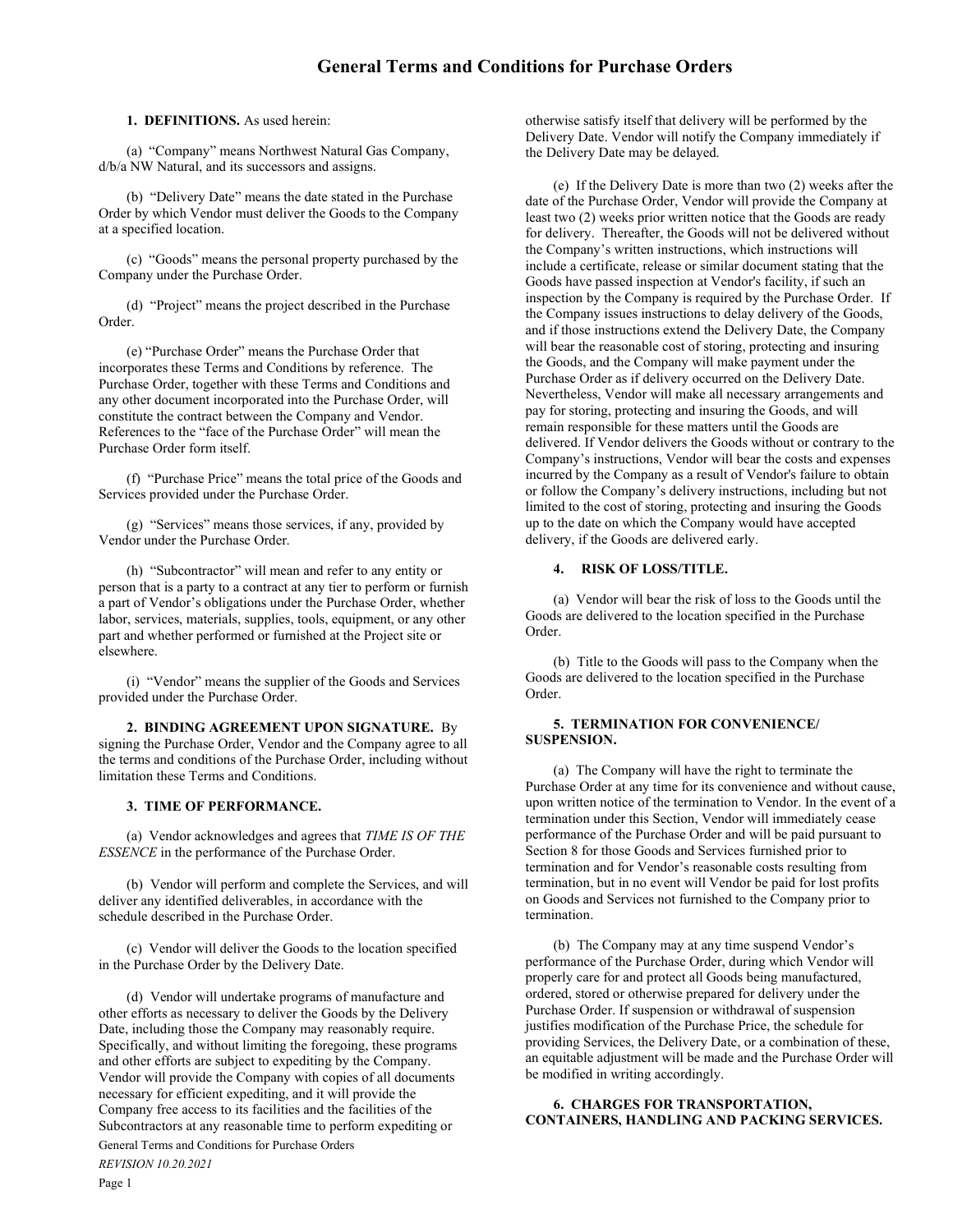(a) Unless otherwise specified on the face of the Purchase Order, no charges will paid by the Company for packing, packaging, loading, drayage, handling, containers, transportation, unloading or any other extras.

(b) Packages and packing material used with the Goods will be the property of the Company.

# 7. INVOICES, OTHER DOCUMENTATION, AND DISCOUNTS.

(a) Immediately upon delivery of the Goods, Vendor will mail to the Company in triplicate an invoice and either a signed bill of lading or a signed express receipt for each shipment showing (i) the number of packages (ii) the items contained in every package, (iii) the car number, routing, weight and through rate to destination, and (iv) loading tally or specification sheets showing the packages numbered consecutively and contents of each. All invoices will show clearly the charges, terms and method of payment.

(b) Vendor will include detailed packing lists in each package shipped, with a description of the Goods shipped and a copy of each packing list attached as applicable to the transport documents. The description of the Goods detailed on the packing list must include the Purchase Order line item number.

(c) Vendor will conspicuously include the word "PURCHASE ORDER" and the number assigned to the Purchase Order by the Company on all correspondence, invoices, notices or other documents in any way relating to the Purchase Order.

(d) Cash discount periods will begin from a date not any earlier than the date on which the Company receives a correct invoice and bill of lading or express receipt.

## 8. PAYMENT/TAXES.

(a) Unless otherwise provided in the Purchase Order and regardless of the provisions of any invoice submitted by Vendor, each invoice will be due and payable thirty (30) days from receipt by the Company.

(b) Vendor will pay all sales, use and other taxes on equipment, materials, and personal property used or purchased for use in connection with its performance of the Purchase Order, and will pay all sales, income, business or other taxes levied or imposed on Vendor, Vendor's business, or its performance of the Purchase Order.

(c) The Company will pay all sales taxes it owes, if any, for the purchase of the Goods.

# 9. INSPECTION OF GOODS BEFORE DELIVERY

(a) Vendor will provide the Company free access to its facilities and the facilities of the Subcontractors at any reasonable time to inspect the Goods, and the Company may reject any Goods that do not strictly conform in all respects to the Purchase Order at the time of the inspection. Upon such rejection, Vendor will promptly remedy such nonconforming Goods at Vendor's expense.

(b) The Company's issue of a certificate, release or similar

General Terms and Conditions for Purchase Orders REVISION 10.20.2021 Page 2

document, or any other communication stating that the Goods have passed inspection at Vendor's facilities will not constitute the Company's acceptance of the Goods, nor otherwise relieve Vendor of its duties or liabilities under the Purchase Order, including but not limited to its warranties.

(c) Any inspection, review, approval or comment by the Company with respect to the Goods or the Purchase Order will not (i) relieve, affect, or reduce Vendor's obligation to perform in accordance with the Purchase Order or (ii) constitute a waiver of the Company's rights under the Purchase Order with respect to nonconforming, defective or damaged Goods.

10. INSPECTION OF GOODS UPON DELIVERY. All Goods are subject to the Company's inspection upon delivery to it, even though payment therefore has been made prior to such delivery. The Company will have the right to reject and return all or any part of any shipment of defective, nonconforming, or damaged Goods. The Company's right of inspection and rejection, whether exercised or not, will not affect the Company's right to revoke acceptance or to pursue other remedies if defects, nonconformities or damage is discovered at a later date, notwithstanding that the defect, nonconformity or damage could have been discovered upon inspection. If the Company does so reject and return any Goods, Vendor agrees to and will refund to the Company that portion of the Purchase Price theretofore paid by the Company on account of such defective, nonconforming or damaged Goods, and agrees to and will repay to the Company all charges incurred by the Company for storage, handling and transportation of such defective, nonconforming or damaged Goods. Payment will not constitute acceptance of Goods. Vendor agrees to pay or reimburse the Company for invoice, delivery, or labor costs and other costs incurred in sorting, inspecting, and packing defective, nonconforming, or damaged Goods for return, and Vendor agrees to pay for or reimburse the Company for freight for Goods that the Company returns to Vendor for replacement or refund.

#### 11. DESCRIPTION AND STANDARD OF SERVICES

 (a) Vendor will perform the Services described in the Purchase Order. The Services will include any services performed by Vendor on the Project prior to the date of the Purchase Order.

 (b) Vendor warrants that it and the Subcontractors are fully licensed, registered or otherwise authorized to perform the Services in the State of Oregon to the extent applicable law requires such licensure, registration or authorization.

 (c) Vendor will coordinate the Services with the services of engineers, contractors and others working on the Project.

 (d) Vendor and the Subcontractors will exercise that degree of care in performing the Services in accordance with that prevailing among firms of comparable standing when performing similar services for projects similar to the Project in the jurisdiction where the Project is located ("Professional Standard"). Vendor will promptly correct or re-perform those Services not meeting the Professional Standard, without additional compensation.

 (e) During the performance of the Purchase Order, Vendor will follow any reasonable policies and procedures of the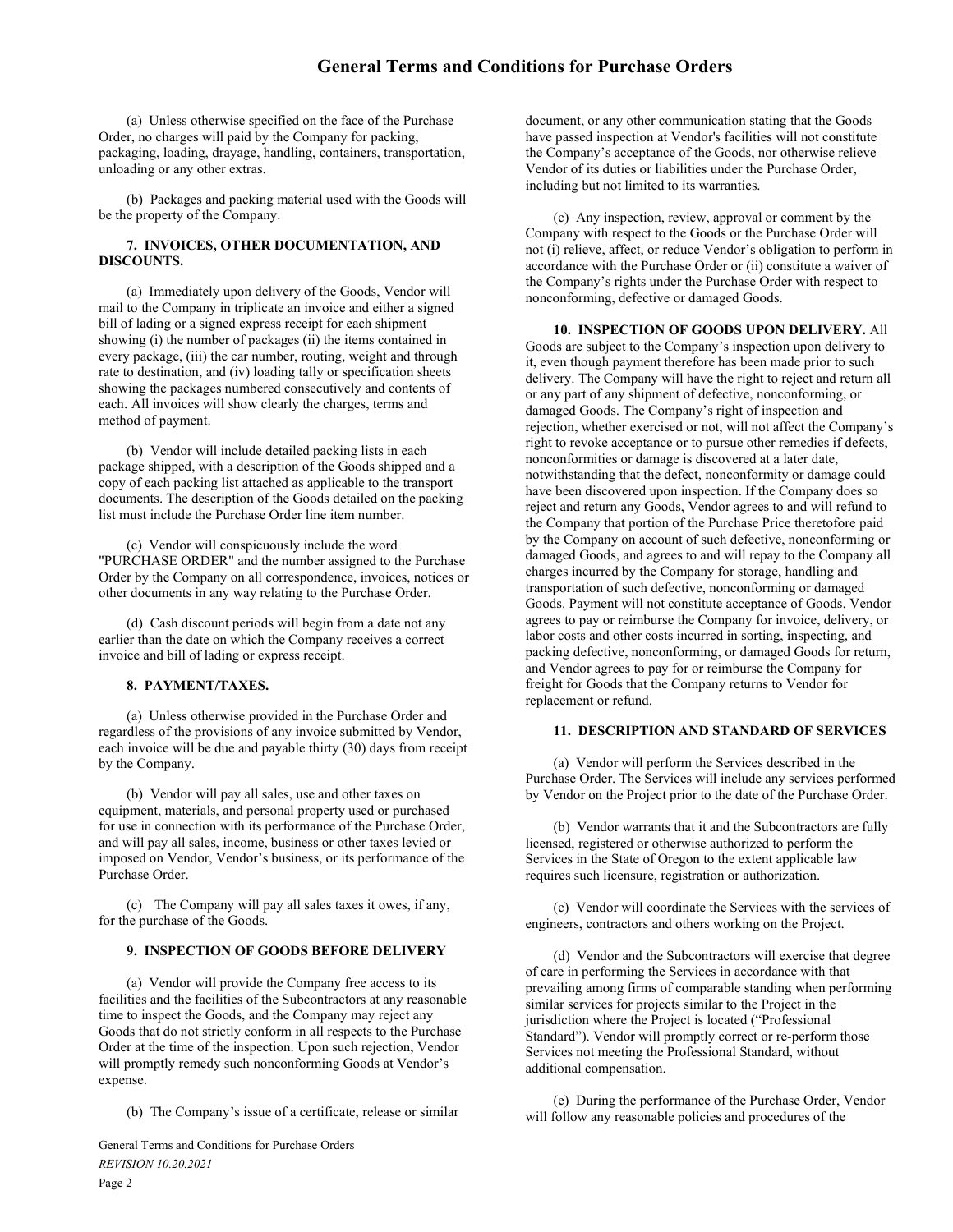# General Terms and Conditions for Purchase Orders

Company regarding performance of services or work on the Project, and Vendor will cause the Subcontractors to comply with these policies and procedures. But nothing in this paragraph requires the Company to develop policies and procedures or to provide policies and procedures to Vendor.

 (f) The Company's review, approval, acceptance, use, or payment for all or any part of the Services will in no way alter Vendor's obligations or the Company's rights under the Purchase Order, and will not excuse or diminish Vendor's responsibility for performing the Services in accordance with the Purchase Order.

(g) Vendor agrees to immediately provide the Company notice of any claim made against Vendor by any third party for acts or omissions related to, or that may impact the completion of, the Services.

 (h) Vendor will be responsible for the safety of its employees and those of the Subcontractors, and will take all reasonable precautions to prevent personal injury, death and property damage resulting from (1) the Services or (2) the acts or omissions of Vendor or the Subcontractors.

 (i) Vendor will perform the Services as an independent contractor and employing unit. Although Vendor will perform its Services for the benefit of the Company, and although the Company reserves the right to determine the schedule for the Services and to evaluate the quality of the completed performance, the Company does not control the means or methods of Vendor's performance. Vendor is solely responsible for determining the appropriate means and methods of performing the Services, and Vendor's liability therefor will not be diminished by any review, approval, acceptance, use or payment for the same by the Company or any other party.

 (j) If Vendor is providing Services under the Purchase Order, and Vendor or a Subcontractor becomes aware of a condition or circumstance at the Project site that (1) may harm property or persons (such as hazardous materials released on the Project site) or (2) could be harmed by activities at the Project site (such as wetlands or an archaeological site located on the Project site), then Vendor will immediately cease its activities and those of the Subcontractors in that vicinity of the Project site, will immediately notify the Company by the most expeditious means with prompt written confirmation, and will not resume its activities or those of the Subcontractors in that vicinity until directed by the Company to do so.

 12. LEGAL COMPLIANCE. Vendor will comply fully with all applicable laws, statutes, ordinances, rules, regulations, orders, interpretations of law, or other requirements lawfully made or imposed by any governmental authority or agency.

#### 13. DRUG & ALCOHOL TESTING

REQUIREMENTS. Vendor will implement any drug, alcohol and substance abuse testing, education or training programs required by applicable law (including but not limited to 49 CFR Parts 40, 199 and 382) or as requested by the Company. All costs associated with Vendor's drug, alcohol and substance abuse testing will be Vendor's sole responsibility. Prior to the commencement of the Services, Vendor will submit proof of compliance of this paragraph by completing and submitting the

General Terms and Conditions for Purchase Orders REVISION 10.20.2021 Page 3

"Drug/Alcohol Testing Program" information sheet attached hereto as Exhibit A to the following address:

Human Resources Department NW Natural 250 SW Taylor Street Portland, OR 97204

Vendor will also promptly notify the Company of any changes to its testing program during the term for which the Vendor is providing Services to the Company or afterwards upon reasonable request by the Company.

## 14. DEFAULT IN PERFORMANCE – RIGHTS AND REMEDIES.

(a) If Vendor fails to deliver the Goods on the Delivery Date, fails to perform the Services, or otherwise is in default under the Purchase Order, the Company may terminate the Purchase Order after giving Vendor 7 days' written notice and Vendor fails to cure the default during that 7 day period. In the event of such termination, and in addition to exercising any other available remedies, the Company may:

- (i) procure elsewhere goods and services similar to the Goods and Services, in which case Vendor will be liable for any costs for such similar goods and services in excess of the Purchase Price together with the Company's other damages; or
- (ii) require Vendor to deliver any undelivered Goods and any part thereof in an uncompleted state and all raw materials and supplies connected therewith necessary to enable the Company to complete the manufacture of the Goods, in which case (1) Vendor will reimburse the Company for all costs and expenses incurred to complete the manufacture the Goods in accordance with the Purchase Order and (2) the Company will be entitled to use Vendor's plant and equipment at Vendor's sole cost and expense to effect the remedy provided by this paragraph.

(b) The following will constitute default under the Purchase Order:

- (i) the failure of Vendor to deliver the Goods on the Delivery Date, to perform the Services, or to perform any other obligation under the Purchase Order;
- (ii) the filing by Vendor of a petition in bankruptcy or for reorganization under the Bankruptcy Act, or the entry of an order upon petition against Vendor adjudicating Vendor bankrupt, or the appointment of a receiver of Vendor or any property belonging to Vendor necessary for the performance of its obligations under the Purchase Order;
- (iii) the failure of Vendor to pay when due any charge for labor, equipment, material or services incurred in connection with the Purchase Order; or
- (iv) the failure of Vendor otherwise to comply with the Purchase Order.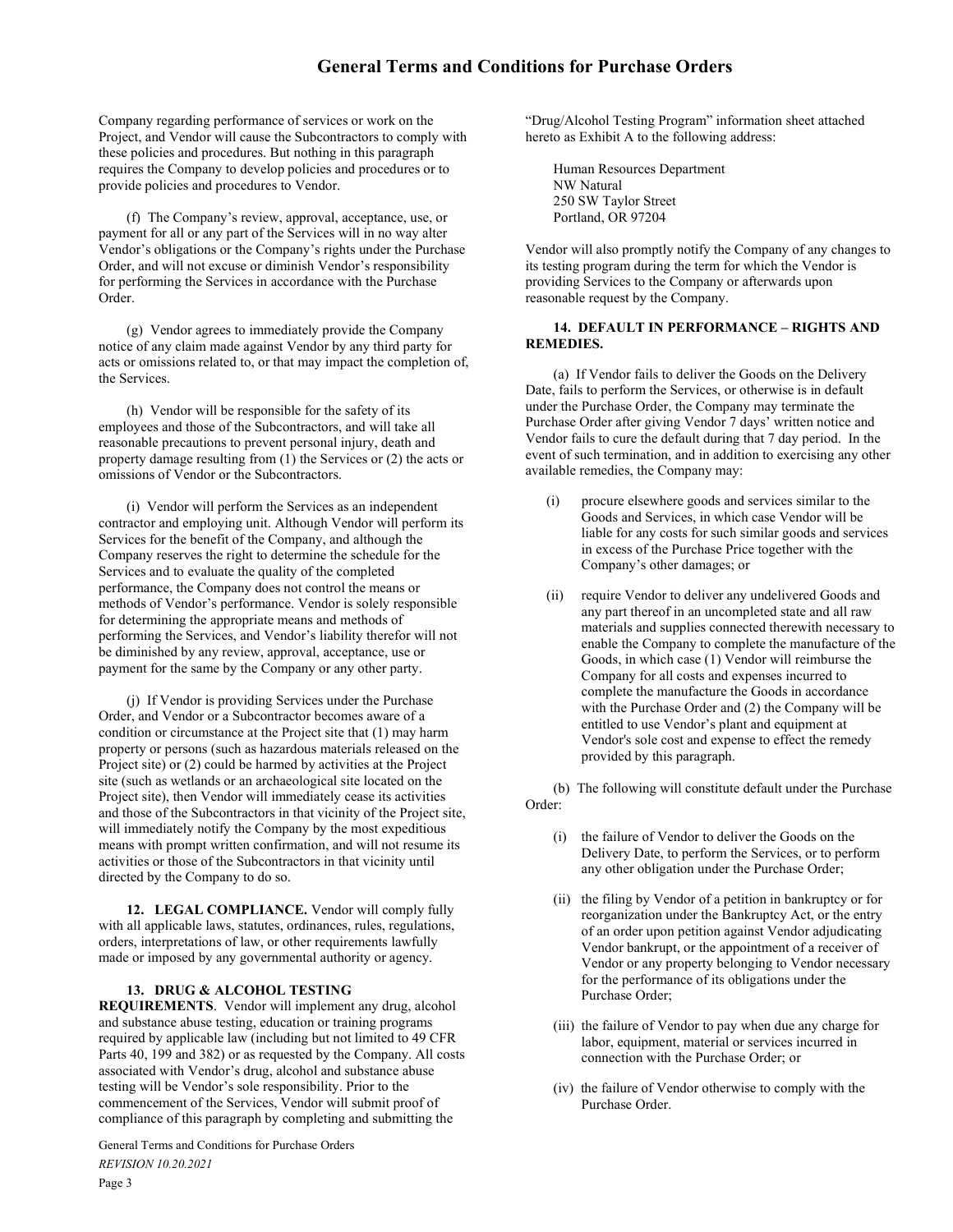(c) Nothing in this Section will be so construed as to limit or prevent the exercise of any right or remedy to which the Company may be entitled by law or equity by reason of any default by Vendor under the Purchase Order.

# 15. INDEMNIFICATION.

(a) Vendor will defend, indemnify, hold harmless and reimburse the Company and its affiliates, subsidiaries, officers, directors, shareholders, agents and employees, and the successors, assigns and invitees of any of them (collectively, "Indemnitees"), from, for and against all claims, demands, suits, causes of action, penalties, liabilities, damages, costs, losses and expenses of every kind and character, whether actual or alleged and whether directly incurred or from third parties, including without limitation attorneys' fees and expert witnesses' fees and litigation expenses, arising out of or relating to (a) the breach of the Purchase Order by Vendor, (b) the negligence or other wrongful acts or omissions of Vendor or any of the Subcontractors or others performing work or services by or on behalf of Vendor under the Purchase Order, or (c) noncompliance of any legal requirement by Vendor or any of the Subcontractors or others performing work or services by or on behalf of Vendor under the Purchase Order.

(b) Vendor will defend any suit, demand, claim or action instituted against the Company or the other Indemnities involving the sale, possession or use of the Goods or based upon any alleged infringement of any patent, copyright, trademark or other intellectual property right, and Vendor will indemnify, hold harmless and reimburse the Company and the other Indemnities from, for and against all penalties, liabilities, damages, costs, losses and expenses of every kind and character occasioned thereby, whether actual or alleged and whether directly incurred or from third parties, including without limitation attorneys' fees and expert witnesses' fees and litigation expenses. Vendor further agrees to pay any judgment or reasonable settlement offer resulting from such a suit, demand, claim or action. In addition to the foregoing, if there is such a suit, demand, claim or action, Vendor agrees, as soon as possible, to either procure for the Company the right to continue using the Goods, replace the Goods with other non-infringing items, or modify the Goods so they become non-infringing; but the replacement or modified items will be equal in all material respects to the Goods and satisfactory to the Company.

## 16. WARRANTIES FOR THE GOODS.

(a) Vendor warrants that the Goods (i) will strictly conform in all respects to the specifications contained in the Purchase Order, (ii) will be new and of the best quality and description, (iii) will be merchantable and fit for the particular purpose for which they are intended to be used, (iv) will be free from defects in design, material and workmanship, (v) will be manufactured in accordance with good manufacturing practices, and (vi) will not be modified or changed in their design, materials or components without the prior written consent of the Company. This warranty will be in addition to and not be deemed to exclude (A) implied warranties under applicable law, including those that may arise from course of dealing or usage of trade, or (B) any other express warranties made by Vendor under the Purchase Order or applicable law.

(b) At any time during the period of 18 months from delivery of the Goods or 12 months from when the Project is fully

General Terms and Conditions for Purchase Orders REVISION 10.20.2021

operational, whichever occurs later, Vendor will, at its sole cost and expense, and as soon as practicable, but in no event more than 21 days after notice, repair or replace any Goods that do not conform to the warranties of this Section, normal wear and tear excepted. If Vendor fails to repair or replace any nonconforming Goods within the time specified in this Section, the Company may cause the repair or replacement of the Goods to be executed at Vendor's cost and expense, which may be set off against any amounts due Vendor from the Company or, if no amounts are due, then Vendor will reimburse the Company for the cost and expense upon demand therefore.

(c) The warranties and other obligations of this Section will apply to Goods repaired by Vendor under this Section or replacement Goods provided by Vendor under this Section.

(d) Vendor will ensure that all third-party warranties related to the Goods will be assignable to the Company.

17. APPROVAL/CERTIFIED DRAWINGS. If the Purchase Order specifies that design documents identified as "Approval Drawings," "Certified Drawings" or words to that effect are to be supplied by Vendor by a specified date, the Company may terminate all or part of the Purchase Order if such design documents are not received by the required date, and Vendor will not be entitled to termination costs if the Purchase Order is terminated for this reason. If the Goods differ in dimensions from those in the design documents required by the Purchase Order, the Company, in addition to exercising any other available remedies, may reject or revoke its acceptance of the Goods or demand reimbursement from Vendor for all costs and expenses it incurs to alter the Goods or other property affected by the difference.

18. DISCREPANCIES. If there appears to be any conflict or discrepancy in description, dimensions, quantities or specifications in the Purchase Order, Vendor will immediately bring the conflict or discrepancy to the Company's attention for clarification or decision before proceeding with manufacture or supply of the Goods which may be affected by the conflict or discrepancy.

19. CHANGES. From time to time during the performance of the Purchase Order, the Company may instruct Vendor to change Goods, add Goods to or omit Goods from the Purchase Order. Provided the terms of this Section are fulfilled, Vendor will execute the changes, additions or omissions as instructed upon the same terms and conditions contained in the Purchase Order so far as the same may be applicable. If Vendor receives instructions that may delay the Delivery Date, increase the Purchase Price or affect its warranties, Vendor will so notify the Company in writing, specifying its best estimate of the effects of the Company's instructions within 7 days after its receipt of them. Within 7 days after the Company receives Vendor's estimate, the Company will notify Vendor to ignore or execute its instructions upon such terms and conditions as are acceptable to the Company. The instructions will not be deemed to have been given, nor will the Purchase Order be deemed to be changed, until the Company has issued its written response to Vendor's estimate. If Vendor fails to notify the Company that its instructions may delay the Delivery Date, increase the Purchase Price or affect its warranties within the time specified in this Section, Vendor's execution of the Company's instructions will be at Vendor's risk, and Vendor will not be entitled to a change in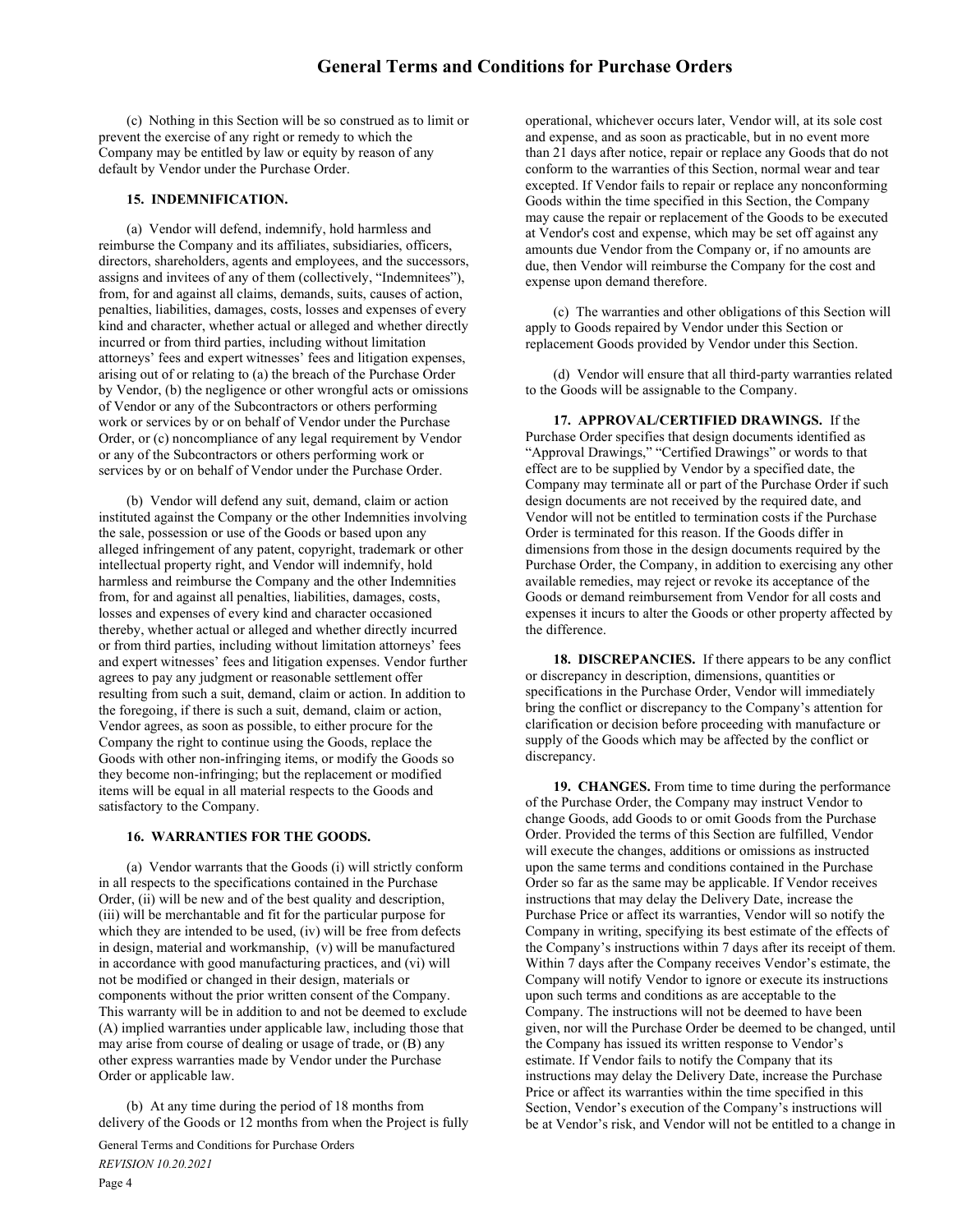the Delivery Date, an increase in the Purchase Price or a change in its warranties. If the Company fails to issue its response to Vendor's estimate within the time specified by this Section, the Company will be deemed to have instructed Vendor to ignore its instructions. In all applicable cases, Vendor will give the Company the benefit of all unit or time and material pricing set forth in its response to the inquiry that resulted in the Purchase Order.

# 20. INSURANCE.

 (a) Vendor at its own expense will secure and maintain transit insurance in an amount sufficient to cover any and all loss or damage associated with the Goods purchased under the Purchase Order.

 (b) If Vendor is providing Services under the Purchase Order, Vendor at its own expense will secure and maintain the following insurance coverages against claims and liabilities arising out of or related to the Purchase Order:

- (i) Workers' Compensation Insurance, with limits of liability of not less than those required by the applicable statutes.
- (ii) Employer's Liability Insurance, with limits of liability of not less than \$1,000,000 per accident, \$1,000,000, disease – each employee and \$1,000,000 disease – policy limit. Such insurance will be maintained until the expiration of the applicable statute of repose.
- (iii) Comprehensive General Liability Insurance, with limits of liability of not less than \$1,000,000 per occurrence, \$2,000,000 aggregate and \$2,000,000 Products/ Completed Operations. Such insurance will be maintained until the expiration of the applicable statute of repose.
- (iv) Business Automobile Liability Insurance, applicable to any automobile assigned to or used in the performance of the Purchase Order, whether owned, hired or non-owned, with a limit of liability of not less than \$2,000,000 combined single limit per accident. Such insurance will be maintained until the expiration of the applicable statute of repose.
- (v) Pollution Liability Insurance, with limits of liability of not less than \$2,000,000 per claim, Pollution liability insurance will include, without limitation, coverage for (a) transporting of hazardous waste and materials and (b) non-owned disposal sites (NODS), Pollution liability insurance will be maintained by Contractor and the Subcontractors for the duration of the applicable statute of repose
- (vi) Excess/Umbrella Liability Insurance, with limits of liability of not less than \$4,000,000 each occurrence, \$4,000,000 aggregate, Coverage will be excess to and at least as broad as all insurance required above, including employer's liability, commercial general liability, and business auto
- (vii) Cyber/Technology Liability Insurance, with limits of liability of not less than \$2,000,000 each occurrence, \$4,000,000 aggregate, This insurance shall cover liability for financial loss arising from any acts, errors, or omissions, in connection with the Services provided under this Contract, This insurance shall cover liability for financial loss arising from: (1) breaches of security; (2) noncompliance with federal or state privacy laws or regulations
- (viii) Professional Liability Insurance specifically written to cover the professional services to be performed under the Purchase Order, with a limit of not less than \$2,000,000 each claim. Such insurance will be maintained until the expiration of the applicable statute of repose.

 (c) The insurance companies providing insurance required by this Section will be first-class insurers and underwriters with an A.M. Best's financial strength rating of A- or better and financial size category of X or better.

 (d) The policies required by this Section will be endorsed to name the Company and its subsidiaries, affiliates, officers, directors, employees, agents and shareholders, and their respective successors and assigns, as additional insureds, using endorsements approved by the Company. The coverage under the additional insured endorsement will (i) be primary and noncontributory with respect to any insurance of the additional insureds, (ii) provide the same coverages and limits to the additional insured as are afforded to the primary insured as required by this Section 20, (iii) not be limited to vicarious liability, (iv) cover losses that occur before and after the Services are completed, (iv) be maintained for the same durations as the coverages afforded to the primary insured as required by this Section 20 and (v) provide coverage to all persons or entities identified as additional insureds in this Section 20, whether or not they are in contractual privity with the insured. Blanket endorsements will not be acceptable.

 (e) The policies required by this Section will contain a waiver of subrogation against the Company and its subsidiaries, affiliates, officers, directors, employees, agents and shareholders, and their respective successors and assigns.

The Commercial General Liability and Business Automobile Liability policies required by this Section will provide cross-liability coverage as would be achieved under the standard Insurance Services Office (ISO) separation of insureds clause, without any exclusions for cross-liability.

 (g) Vendor will deliver to the Company evidence in a form satisfactory to the Company demonstrating the insurance required by this Section. At the Company's request, Vendor will also provide copies of the insurance policies required by this Section.

 (h) The policies required by this Section will include provisions requiring that they will not be cancelled or allowed to expire without thirty (30) days prior written notice to the Company.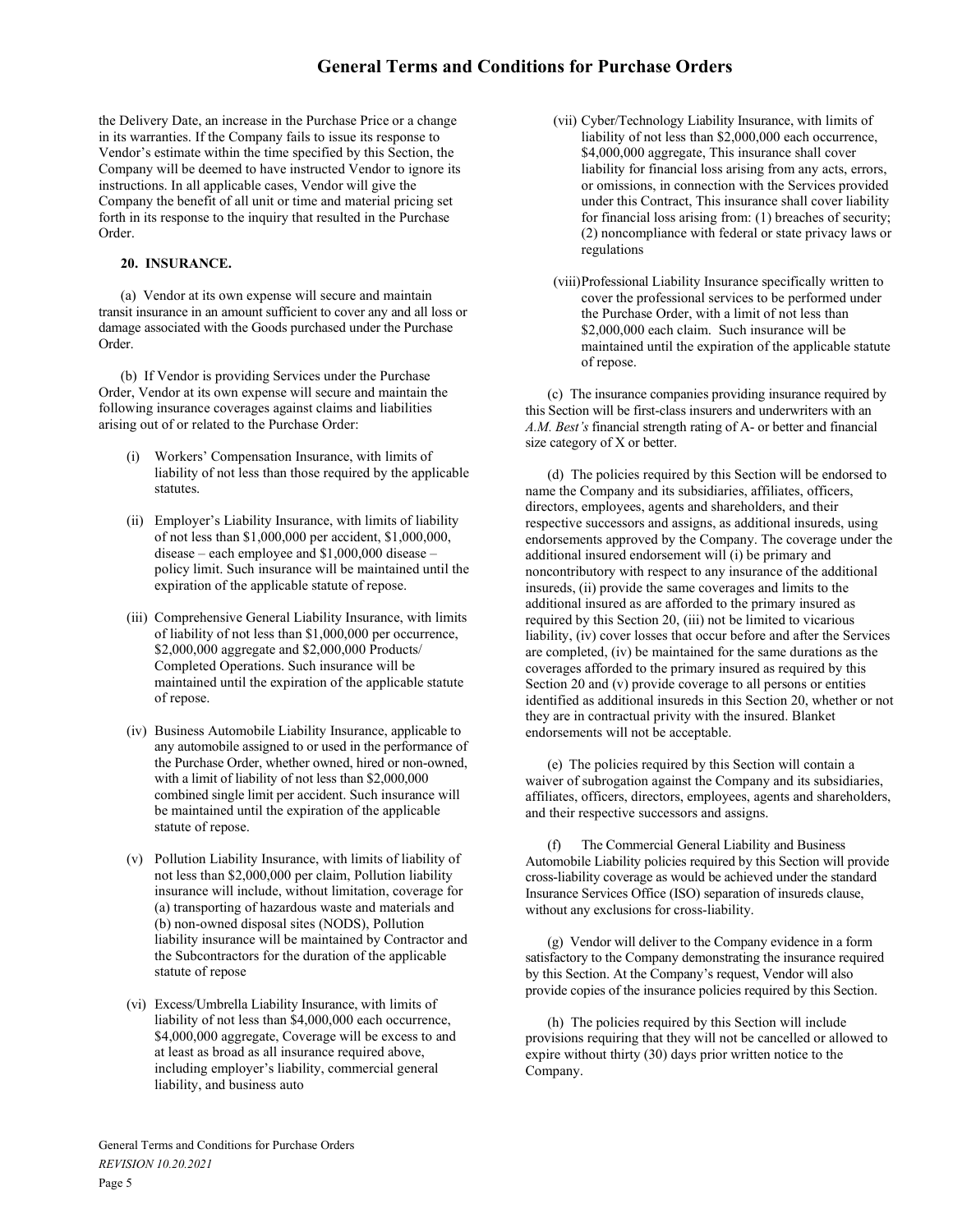(i) Any and all deductibles in the insurance policies required by this Section will be assumed by, for the account of, and at the sole risk of Vendor.

## 21. USE OF DOCUMENTS.

(a) All drawings, specifications, calculations and other documents, including electronic representations of same, provided by the Company or its contractors or consultants to Vendor will be the sole property of the Company or its contractors or consultants. Such documents, including the concepts, designs, and information therein, may be used by Vendor only for purposes of performing the Purchase Order.

 (b) All drawings, specifications, and other work product of Vendor that result from the Purchase Order ("Work Product") will be provided to the Company upon request and will be considered the exclusive property of the Company. If any of the Work Product contains intellectual property of Vendor or the Subcontractors that is or could be protected by federal copyright, patent, or trademark laws, or state trade secret laws, Vendor hereby grants the Company a perpetual, royalty-free, fully paidup, nonexclusive and irrevocable license to copy, reproduce, perform, dispose of, use and re-use, in whole or in part, and to authorize others to do so for the benefit of the Company, all such Work Product. Vendor will include or cause to include a provision consistent with this Section in all contracts with the Subcontractors.

22. REMOVAL OF LIENS; INDEMNITY RE LIENS. Within ten (10) days after written demand by the Company, Vendor will cause any lien on the Project site or on any improvements to the Project site to be removed by payment, furnishing and perfecting a lien release bond or deposit pursuant to applicable law, or such other means as are acceptable to the Company in its sole discretion. Vendor will indemnify, hold harmless, reimburse, and defend the Company and other entities and persons with ownership, leasehold, security, or other interests in the land or improvements subject to the lien from, for, and against any and all costs incurred as a result of such lien, including but not limited to attorneys' and expert witnesses' fees.

# 23. CONFIDENTIAL INFORMATION.

(a) During the course of the Project, the Company, its affiliates or its consultants may disclose and make available to Vendor Confidential Information related to the Project.

(b) "Confidential Information" will mean all oral and written non-public, confidential or proprietary information, whether or not indicated as such, including, but not limited to, disclosures, analyses, data and document items or compilations, studies, models, technical and engineering information, financial and commercial information, designs, drawings, plans, permits, sites, business plans and proposals, feasibility studies, economic data, market data, concepts, trade secrets, know-how, processes, notes, computer programs, system or other maps, reservoir and geology information, reservoir/sand performance characteristics, information of land ownership and rights, information of rightsof-way for pipeline development, and any other information related to the Project, prepared by the Company, its affiliates or consultants, or others. Confidential Information will not include any information in Vendor's possession or control that: (i) is

General Terms and Conditions for Purchase Orders REVISION 10.20.2021 Page 6

lawfully in the possession or control of Vendor prior to the date of the Purchase; (ii) is or becomes available to the public other than through a violation of the Purchase Order; (iii) is given to Vendor by a third party that has no obligation to keep such information confidential; or (iv) is approved for disclosure in writing by the Company.

(c) Vendor agrees that it will not use all or any portion of the Confidential Information provided to it except to the extent reasonably necessary to perform its obligations under the Purchase Order. Likewise, Vendor agrees that it will not, directly or indirectly, disclose all or any part of the Company's Confidential Information to any person or entity, including the Subcontractors, except that Vendor may provide Confidential Information to its own directors, officers, employees, agents, counsel, auditors, consultants, affiliates, and Subcontractors who (i) need to know the Confidential Information, (ii) agree to be bound by the terms of the Purchase Order to the same extent Vendor is bound, and (iii) agree to use the Confidential Information only for the purposes enumerated. At all times, Vendor will observe the same degree of care with respect to the Confidential Information as Vendor would observe with respect to its own proprietary property, confidential information, and trade secrets, and at a minimum must observe reasonable care.

(c) The duration of Vendor's obligation not to disclose Confidential Information is for a period of three (3) years from the date of the last disclosure of Confidential Information.

(d) If Vendor or the Subcontractors are or become legally compelled to disclose Confidential Information, Vendor will provide the Company with prompt written notice of the nature and source of the legally compelled disclosure requirement. The Company thereafter may seek a protective order or other remedy necessary to protect the Confidential Information. If the Company does not obtain a protective order or other remedy, then Vendor or the Subcontractors who are compelled to disclose will disclose only that portion of the Confidential Information that they are legally compelled to disclose.

24. REPRESENTATIONS AND WARRANTIES OF VENDOR. Vendor represents and warrants to the Company as follows:

- (i) Vendor has good and marketable title to the Goods sold under the Purchase Order, free and clear of liens, claims and encumbrances, and Vendor has full right, power and authority to sell, assign, transfer and deliver such Goods pursuant to the Purchase Order;
- (ii) the delivery of the Goods sold under the Purchase Order will vest in the Company good and marketable title thereto, free and clear of all liens, claims and encumbrances;
- (iii) the Purchase Order has been duly authorized by all necessary corporate action of Vendor and duly executed and delivered by Vendor, and is a legal, valid and binding obligation of Vendor, enforceable in accordance with its terms; and
- (iv) Vendor has not employed any broker, finder or agent or dealt with anyone purporting to act in such capacity or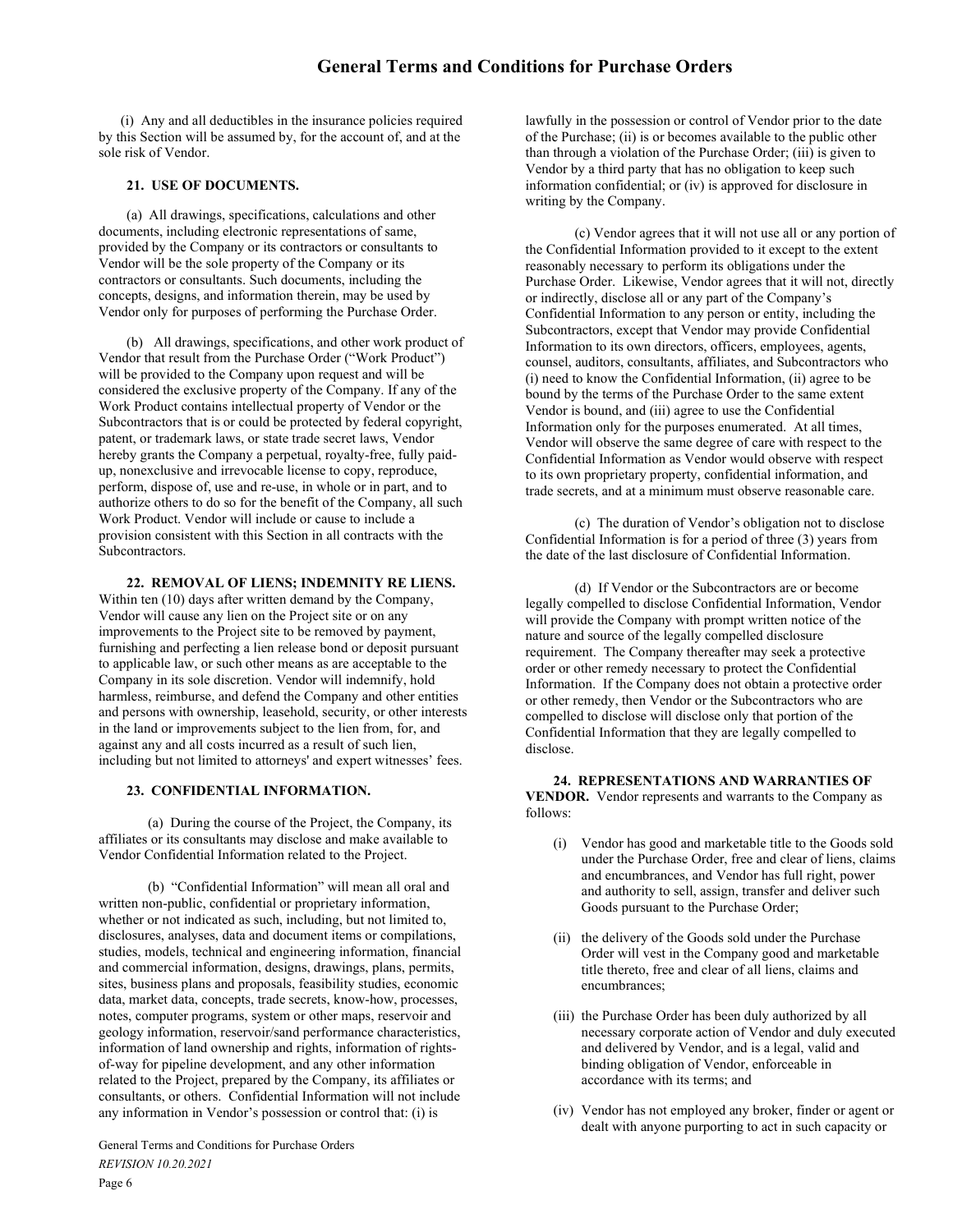agreed to pay any brokerage fee, finder's fee or commission with respect to the transaction contemplated by the Purchase Order.

25. ASSIGNMENT. Vendor will not assign its rights or delegate its duties under the Purchase Order without obtaining prior written consent of the Company and any attempted assignment or delegation without such consent will be void. At its discretion, the Company may assign its rights or delegate its duties under the Purchase Order.

26. ENTIRE AGREEMENT. The terms and conditions stated on the face of the Purchase Order, together with these Terms and Conditions and the terms and conditions of any other document incorporated into the Purchase Order, constitute the entire agreement between Vendor and the Company with respect to the subject matter of the Purchase Order, and said terms and conditions will supersede and nullify any prior agreements or understandings concerning said subject matter or any portion thereof.

27. APPLICABLE LAW. The contract created as a result of acceptance of the Purchase Order, and the rights and obligations of the parties arising under the Purchase Order, will be subject to the provisions of the applicable laws of the State of Oregon.

28. DISPUTE RESOLUTION. Any claim, dispute or other matter in question arising out of or related to the Purchase Order will be decided before a single arbitrator by binding arbitration. The demand for arbitration will be filed in writing with the other party. The parties will mutually select the arbitrator and the rules applicable to the arbitration process. If the parties cannot agree on the choice of an arbitrator and/or the applicable rules, the parties will apply to the local state court to appoint the arbitrator and select the rules. The arbitrator is specifically empowered to award attorneys' fees, expert witnesses' fees and litigation costs to the extent allowed by contract or applicable laws. The arbitration may include, by consolidation or joinder or in any other manner, any additional persons or entities if (1) such persons or entities are materially involved in a common issue of law or fact in dispute and (2) such persons or entities are either contractually bound to arbitrate or otherwise consent to arbitration. If another involved person or entity will not consent to arbitration, NW Natural, in NW Natural's sole discretion, has the option to elect consolidated litigation in court by a bench trial to resolve the dispute. Each party waives its right to jury trial. However, if another involved person or entity will not consent to a bench trial, NW Natural, in its sole discretion, has the option to elect a consolidated jury trial. It is understood that the purpose of this paragraph is to allow NW Natural to determine the best means of achieving a reasonably consolidated proceeding (not necessarily a totally consolidated proceeding) that will minimize duplicative processes and minimize the risk of inconsistent results, in the following order of preference: (i) a consolidated arbitration of significant parties, if possible; (ii) alternatively, a consolidated bench trial of significant parties, if possible; or (iii) alternatively, and as a last resort, a consolidated jury trial of significant parties.

29. FORCE MAJEURE. If the performance of the Purchase Order by either the Company or Vendor, or of any obligation under the Purchase Order, is prevented, restricted, or interfered with by reason of war; terrorism; revolution; civil

General Terms and Conditions for Purchase Orders REVISION 10.20.2021 Page 7

commotion; acts of public enemies; blockade; embargo; national strikes; any law, order, proclamation, regulation, ordinance, demand, or requirement having a legal effect of any government or any judicial authority or representative of any such government; any other act whatsoever, whether similar or dissimilar to those referred to in this Section, that is beyond the reasonable control of the party affected, then the party so affected will, upon giving written notice to the other party, be excused from such performance to the extent of such prevention, restriction, or interference, provided that the party so affected will use commercially reasonable efforts to avoid or remove such causes of nonperformance, and will continue performance under the Purchase Order whenever such causes are removed. The notice required under this Section will be provided in writing by the party affected within 7 days after notice of the event causing the delay and, if not so provided, the party affected waives its rights to be excused from the delayed performance.

30. ATTORNEYS' FEES. In the event of any arbitration or trial court suit or action between or involving the parties arising out of or relating the Purchase Order or the breach thereof, to obtain an interpretation of or enforce any provision of the Purchase Order, to rescind the Purchase Order, or to enforce or collect any award obtained during arbitration or any judgment or decree of any court relating to the Purchase Order, the prevailing party will be entitled to recover its attorneys' and expert witnesses' fees and related costs, disbursements and expenses incurred before and during the arbitration, at trial, on review for appeal, on appeal, on request for reconsideration and on reconsideration, regardless of when reconsideration is requested or granted, as the arbitrator or court may adjudge reasonable.

31. HAZARDOUS MATERIALS. Goods that contain hazardous materials must be marked or identified by Vendor with international danger symbol(s) and conspicuously display the name of the hazardous materials in English and any other language(s) required by the Purchase Order. Transit and other documents must include conspicuous declaration of the hazard and the name of the hazardous materials in English and any other language(s) required by the Purchase Order. Goods that contain hazardous materials will be accompanied by written emergency information in English and any other language(s) required by the Purchase Order. If Vendor is responsible for the packing or delivery of Goods that contain hazardous materials, it will comply with all laws, treaties or conventions applicable thereto. All information known by or reasonably available to Vendor regarding any known or potential hazard in the transport, handling or use of the Goods will be promptly communicated to the Company.

# 32. INCORPORATION OF VENDOR'S

DOCUMENTS. If a document submitted by Vendor is incorporated in the Purchase Order, any conflicts between the document and the Purchase Order will be resolved in favor of the Purchase Order. Any limitations of liability, waivers of damages, or disclaimers of warranty or liability contained in a document submitted by Vendor that is incorporated in the Purchase Order will not apply to the Project or the Purchase Order.

 33. SUCCESSORS AND ASSIGNS. The terms and conditions of the Purchase Order will inure to the benefit of and be binding upon the respective successors and assigns of the parties. Except as expressly provided in the Purchase Order,